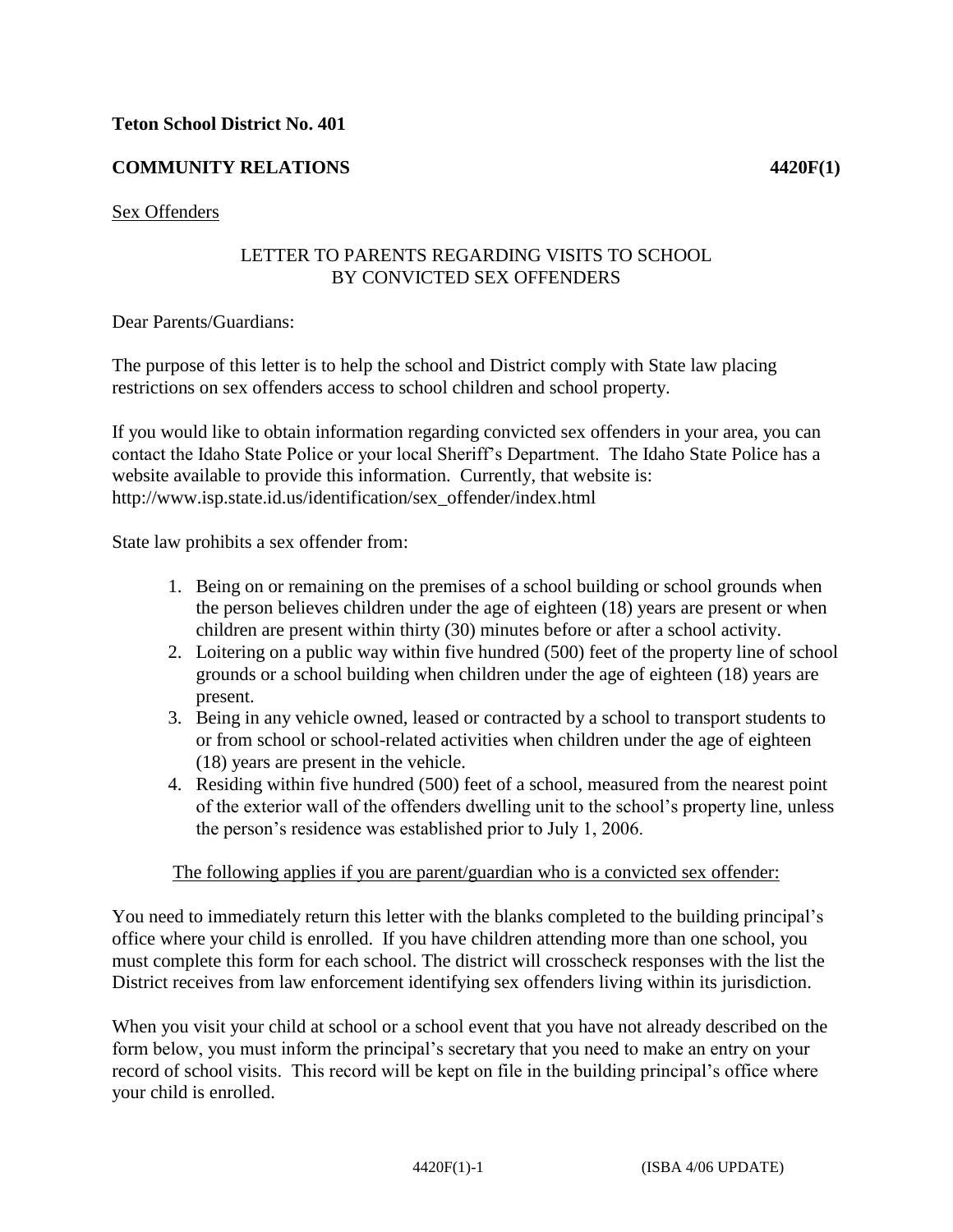The following must be completed by a convicted sex offender who is a parent or guardian of a student enrolled in the school.

## **TO BE COMPLETED ONLY IF YOU ARE A PARENT/GUARDIAN AND ARE A CONVICTED SEX OFFENDER**

| Student's Name (please print)          | School |
|----------------------------------------|--------|
| Name of Parent/Guardian (please print) | Date   |
| Signature                              | Date   |

- You do not need advance permission for you to visit school property.
- You must provide the information requested below for the times you anticipate visiting the school, such as, after school to pick-up your child, during specific sporting events, and during parent-teacher conferences.
- For all other visits, you must go immediately and directly to the principal's office and provide the information on your record of visits.
- You must remain under the direct supervision of the assigned school official.
- When you are to leave, you must go immediately and directly to the principal's office and provide the time that you are leaving. You must then immediately leave the school grounds.

### **Record of Visits**

| Date | Location & Purpose | School Official Assigned | Time In | Time Out |
|------|--------------------|--------------------------|---------|----------|
|      |                    |                          |         |          |
|      |                    |                          |         |          |
|      |                    |                          |         |          |
|      |                    |                          |         |          |
|      |                    |                          |         |          |
|      |                    |                          |         |          |
|      |                    |                          |         |          |
|      |                    |                          |         |          |
|      |                    |                          |         |          |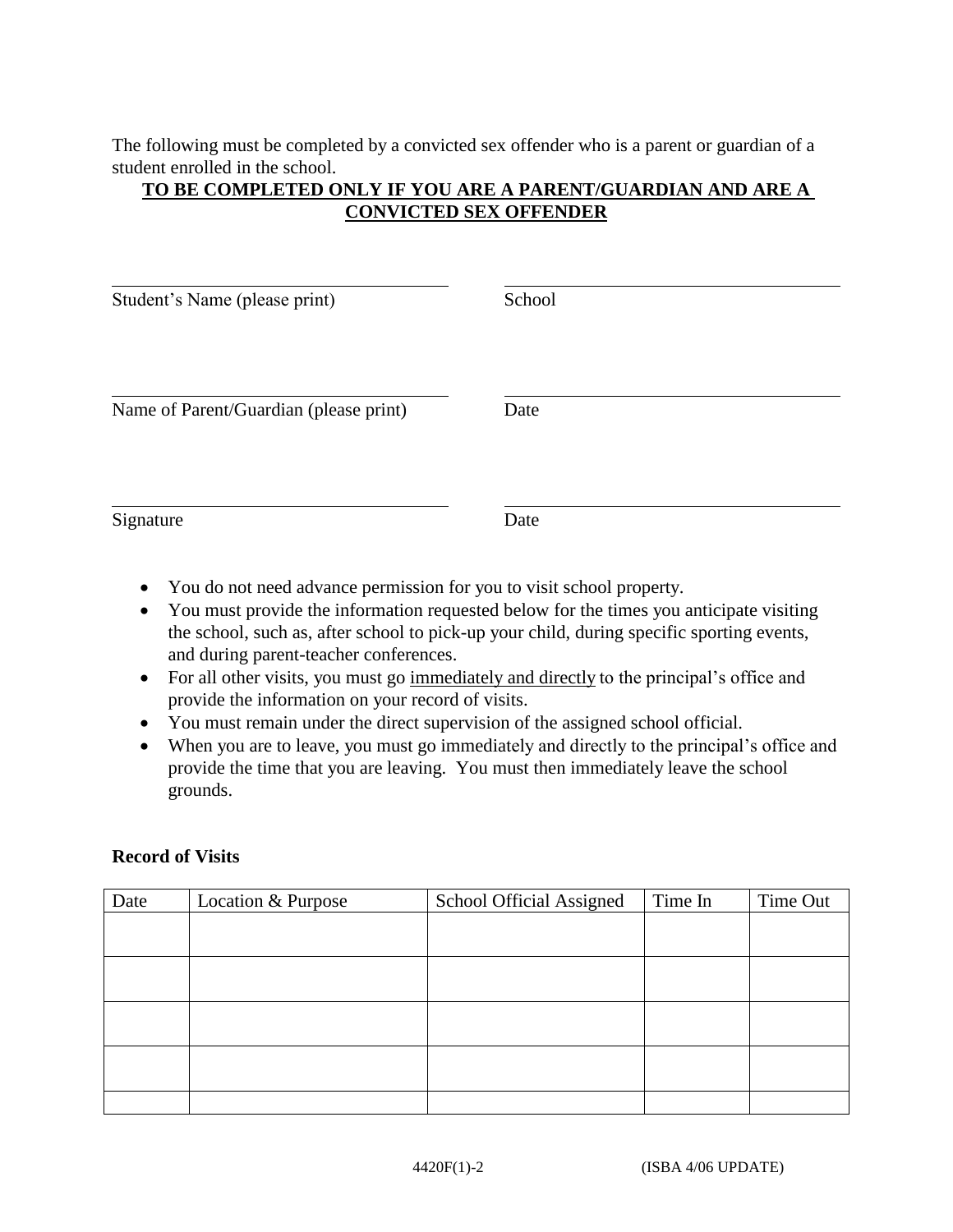## The following applies if you know someone who is a convicted sex offender who would like to visit school property:

If you know a convicted sex offender who is not a parent/guardian of a student enrolled in the school, but who would like to visit school property, please refer them to the Superintendent's office to request permission. A sex offender who is not a parent/guardian of a student enrolled in the school must complete a form in order to be granted permission to visit school property. This form must be completed for each visit to school property.

If permission is granted, the Superintendent shall provide the details of the sex offender's upcoming visit to the building principal. The Superintendent, or designee, who is a certified employee, will supervise the sex offender whenever the sex offender is in a student's vicinity.